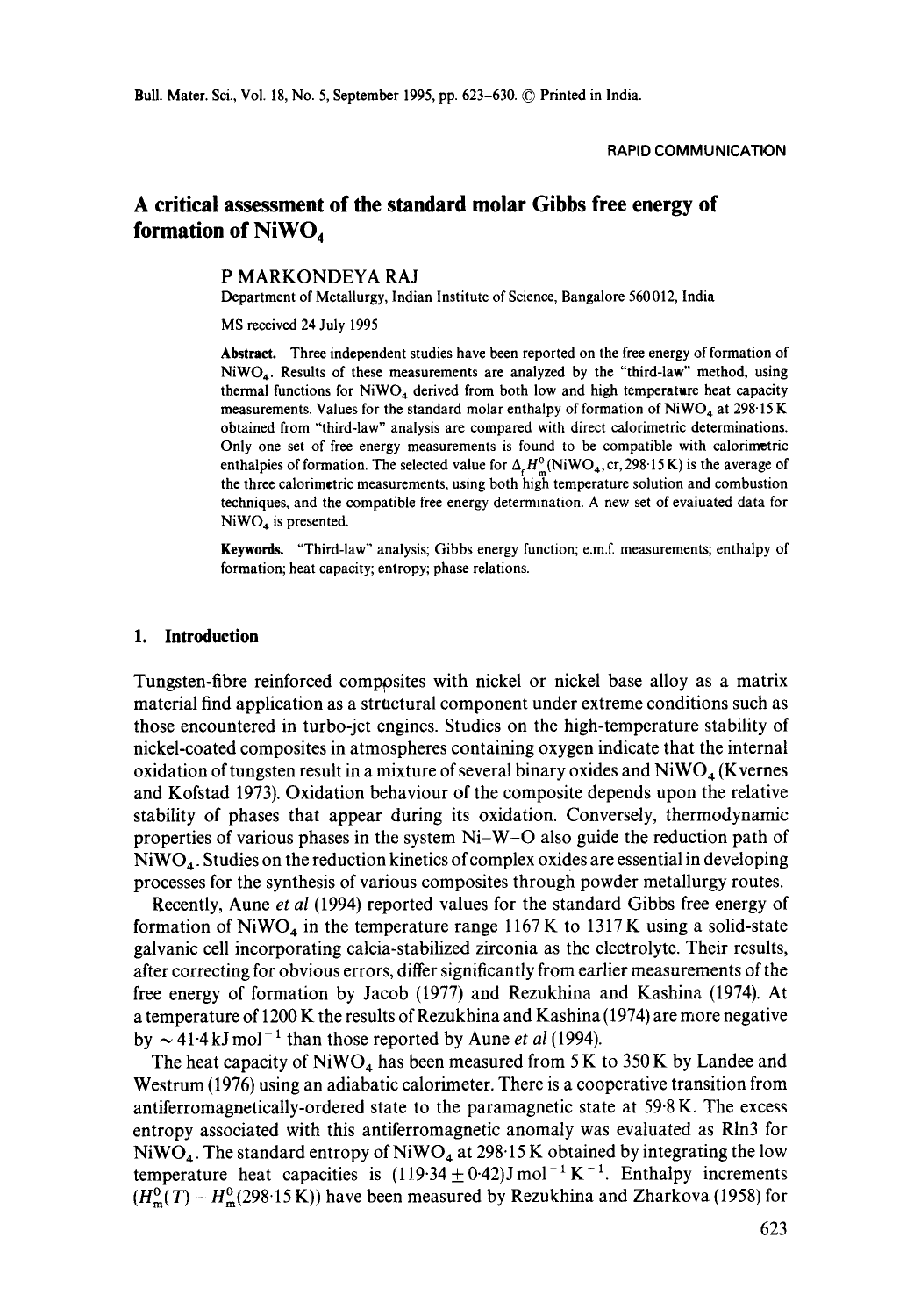

Figure 1. Temperature dependence of molar heat capacity of  $NiWO<sub>4</sub>$ . (1) Low temperature measurements of Landee and Westrum (1976); (2) high temperature measurements of Zharkova and Rezukhina (1958); **II**, Values suggested in the compilation of Mah and Pankratz (1976); O, Data given in the compilations of Knacke *et al* (1991).

four temperatures ranging from 715 K to 1107 K. The samples were dropped from high temperatures into a calorimeter maintained at room temperature. From these measurements the high temperature heat capacity can be deduced:

$$
C_{n,m}^0 = 102 + 0.0657(T/K) \text{ J/(mol K)}.
$$
 (1)

As shown in figure 1, the heat capacity from low temperature studies joins reasonably well with that from high temperature measurements.

The enthalpy of formation,  $\Delta_f H_m^0$  (NiWO<sub>4</sub>, cr, 298.15 K), has been measured calorimetrically by three groups of investigators. Navrotsky and Kleppa (1969) used hightemperature solution calorimetry, with  $3Na<sub>2</sub>O·4MoO<sub>3</sub>$  as the solvent, to obtain a value of  $(-44.1 \pm 1.2)$ kJ mol<sup>-1</sup> for the enthalpy of formation of NiWO<sub>4</sub> from NiO and  $WO_3$  at 970 K. Amosse and Mathieu (1974) determined the enthalpy of formation of NiWO<sub>4</sub> from component oxides as  $(-49.8 \pm 1.7)$ kJ mol<sup>-1</sup> at 298.15 K. In separate experiments, they measured the enthalpy changes associated with the solution of NiWO<sub>4</sub> and an equimolar mixture of WO<sub>3</sub> and NiO at 298.15K in a metaborate  $(0.5LiBO<sub>2</sub>-0.5NaBO<sub>2</sub>)$  solvent maintained at 940 K. Porshina and Rezukhina (1960) used a bomb calorimeter to determine the  $\Delta_f H_m^0(NiWO_4, cr, 298.15 K)$  =  $(-1133.86 \pm 3.35)$ kJmol<sup>-1</sup>. This corresponds to an enthalpy of formation of  $(-51.1 \pm 4)$ kJ mol<sup>-1</sup> from component oxides, NiO and WO<sub>3</sub>. In this deduction, the enthalpies of formations of binary oxides were taken from Pankratz (1982). The three sets of calorimetric measurements on enthalpy of formation of  $NiWO<sub>4</sub>$  are in fair agreement.

With the data now available it is possible to critically analyze the three independent high-temperature measurements of the  $\Delta_f G_m^0(NiWO_4, cr)$ . Aune *et al* (1994) did not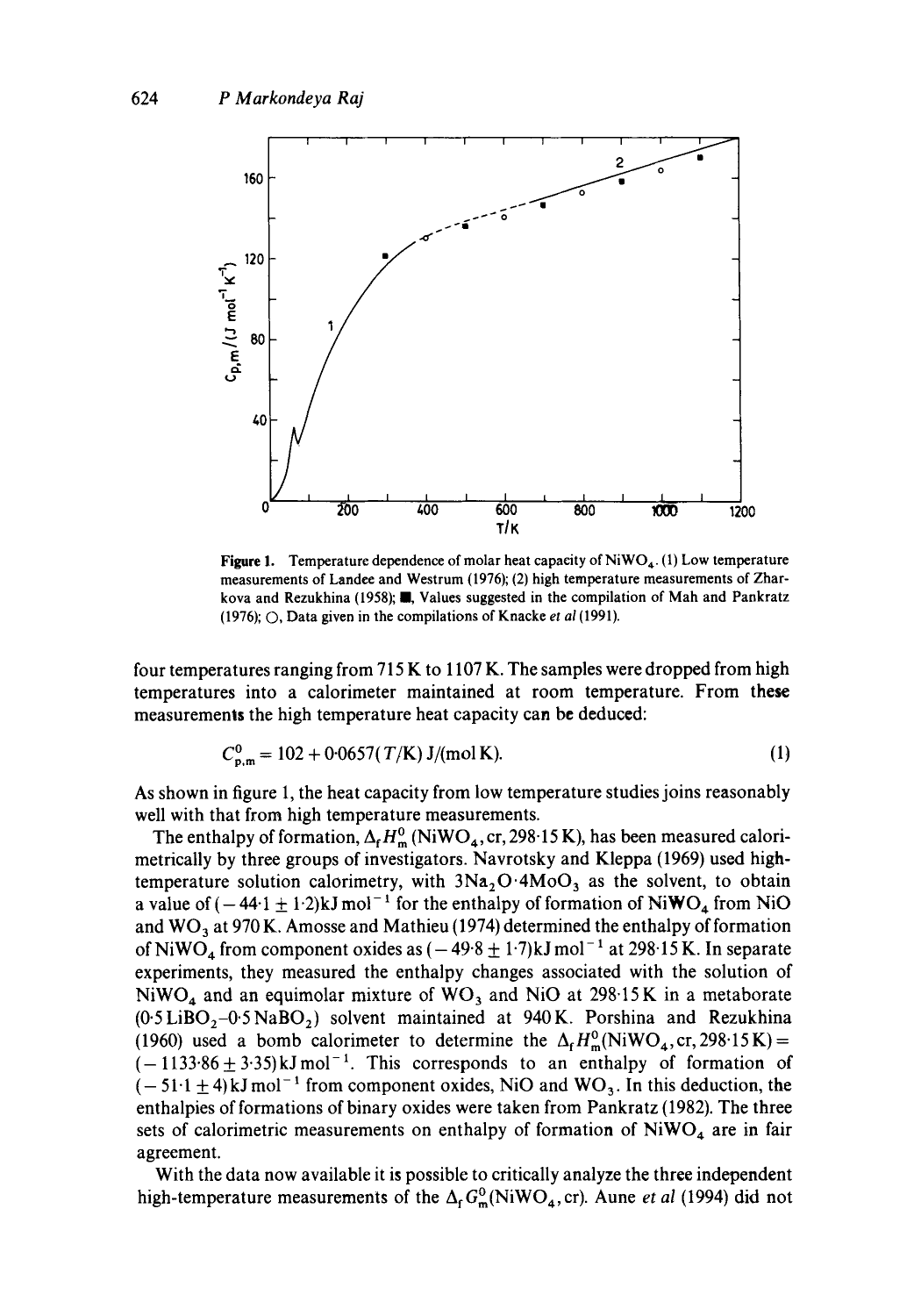compare their results with the calorimetric data. Thermodynamic data of  $NiWO<sub>4</sub>$  have been reported in the compilations of Mah and Pankratz (1976) and Knacke *et al* (1991). However, these assessments did not take into account all the information now available in the literature. For example, both compilations use estimated values for the standard entropy of  $NiWO<sub>4</sub>$ .

### **2. Analysis and discussion**

#### 2.1 *Free energy data of Aune et al (1994) - correction of error*

Aune *et al* (1994) measured the standard molar Gibbs free energy of formation of  $NiWO<sub>4</sub>$  in the temperature range 1167 K to 1318 K using a solid-state galvanic cell:

i-)pt INi(s), NiWO4(s), WO2.Tz(S) l(1 - x)ZrO + xCaO I NiO(s), Ni(s)[P( + ~,

where  $N_i(s)$  denotes the Ni-rich f.c.c alloy containing a small amount  $(X_w < 0.03)$  of tungsten. The virtual cell reaction was represented as:

$$
1.28NiO(s) + Ni(s) + WO_{2.72} = NiWO_4 + 1.28Ni(s).
$$
 (2)

From the e.m.f.s measured by Aune *et al* (1994) the standard free energy for the cell reaction can be obtained:

$$
\Delta_2 G_{\rm m}^0 = -14.610 - 0.02046(T/K) \,\text{kJ/mol}.\tag{3}
$$

Combining with standard free energies of formation of NiO (Charette and Flengas 1968) and WO<sub>2.72</sub> (Rizzo *et al* 1969) and ignoring the small correction for the activity of Ni in the alloy, the free energy for the formation of  $NiWO<sub>4</sub>$  is obtained. For the reaction,

$$
Ni(s) + W(s) + 2O_2(g) = NiWO_4(s),
$$
\n(4)

$$
\Delta_4 G_{\rm m}^0 = -1067.890 + 0.3033(T/K) \,\text{kJ/mol}.\tag{5}
$$

The auxiliary data for NiO and  $WO_{2.72}$  used here are identical with those employed by Aune *et al* (1994). They have incorrectly calculated

$$
\Delta_4 G_{\rm m}^0 = -1092.4 + 0.310(T/K) \,\text{kJ/mol},\tag{6}
$$

which is more negative by  $\sim 16.5 \text{ kJ}$  mol<sup>-1</sup> at 1200 K. This error in their calculation is also reflected in figure 3 of their paper. The correction for the reduced activity of the nickel in the solid solution, estimated assuming Raoult's law for the solvent is  $0.3 \text{ kJ}$  mol<sup>-1</sup> at 1200 K. However, since the composition of the solid solution has not been experimentally determined, and the value calculated by Aune *et al* (1994) is dependent on their value for Gibbs free energy of formation of  $NiWO<sub>4</sub>$ , the justification for this small correction is at best tenuous.

### 2.2 *Computation of Gibbs energy function (GEF) for NiWO 4*

From the high temperature heat capacity reported by Rezukhina and Zharkova (1958),  $(H_m^0(T) - H_m^0(298.15 \text{ K}))$  and  $(S_m^0(T) - S_m^0(298.15 \text{ K}))$  have been calculated. Using the value of the entropy at 298.15 K, reported by Landee and Westrum (1976) from low temperature heat capacity studies, values of  $S_m^0(T)$  have been derived.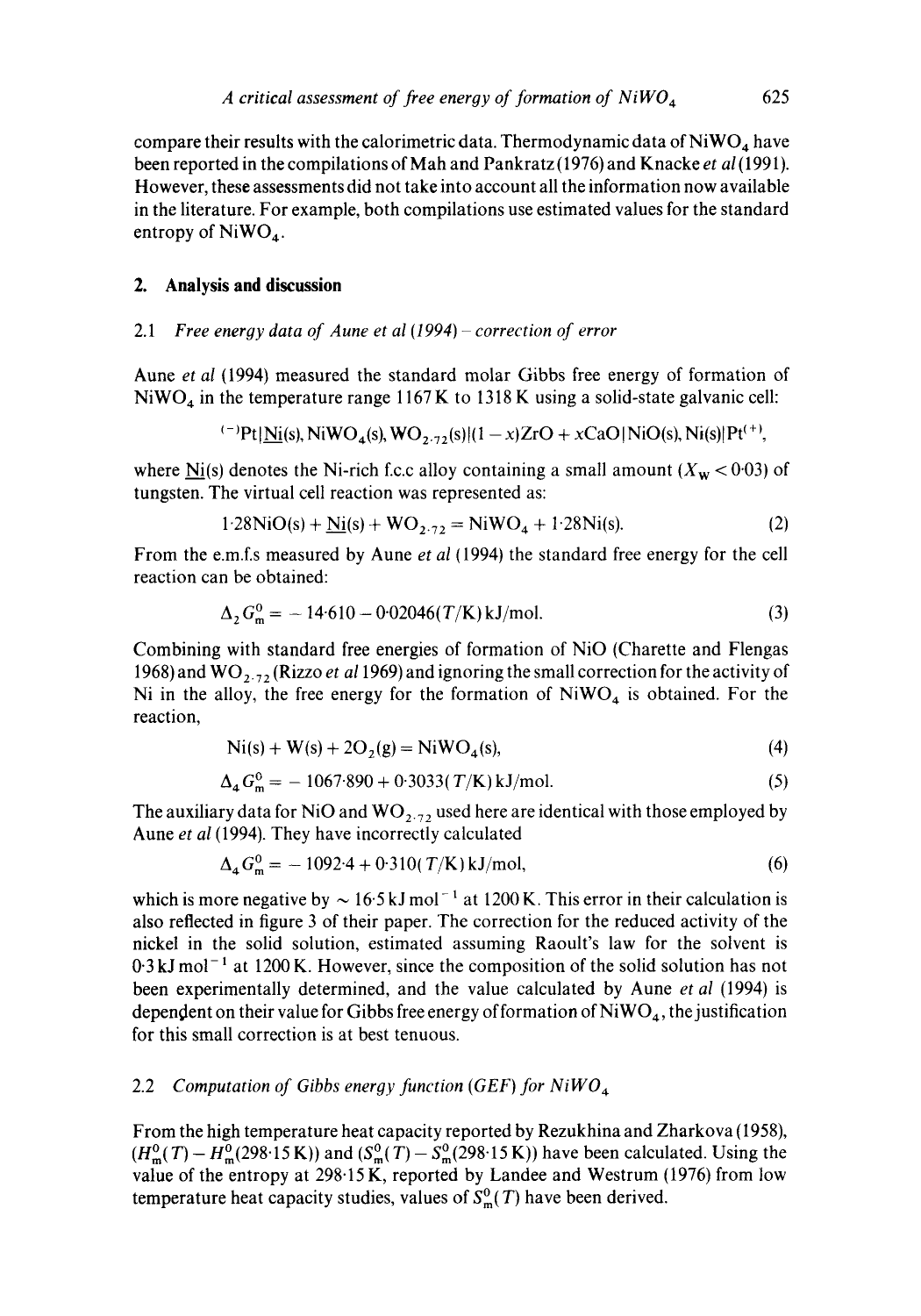|                 | ್ಕ್ಟೆ                                                 | $H^0_{\frak m}(T)-H^0_{\frak m}(T^{\prime}))$ | ್ರೈ              | GEF                                                                                                                                                                                                                                                                                                                     | $\Delta_{\rm f} H_{\rm m}^{\rm o}$                                                                                                                                                                                                                                                                                    | $\Delta G_{\pi}^{0}$                                                                                    |                     |
|-----------------|-------------------------------------------------------|-----------------------------------------------|------------------|-------------------------------------------------------------------------------------------------------------------------------------------------------------------------------------------------------------------------------------------------------------------------------------------------------------------------|-----------------------------------------------------------------------------------------------------------------------------------------------------------------------------------------------------------------------------------------------------------------------------------------------------------------------|---------------------------------------------------------------------------------------------------------|---------------------|
|                 | $1 \text{ mol}^{-1} \text{ K}^{-1}$                   | $J/mol^{-1}$                                  | $mol^{-1}K^{-1}$ | $1 \text{ mol}^{-1} \text{ K}^{-1}$                                                                                                                                                                                                                                                                                     | $1 \text{ mol}^{-1}$                                                                                                                                                                                                                                                                                                  | $J \mod^{-1}$                                                                                           | $log K_i$           |
| 298.15          |                                                       |                                               |                  |                                                                                                                                                                                                                                                                                                                         |                                                                                                                                                                                                                                                                                                                       | 1023.66                                                                                                 | 79.32               |
|                 | $\frac{21.6}{21.7}$                                   | 225                                           |                  | - 119-34<br>- 119-34<br>- 124-19                                                                                                                                                                                                                                                                                        | 1128-98<br>1128-96                                                                                                                                                                                                                                                                                                    | $1023 \, \text{K}$                                                                                      |                     |
|                 | 128.3                                                 |                                               |                  |                                                                                                                                                                                                                                                                                                                         | 1127.61                                                                                                                                                                                                                                                                                                               | $-987.88 -$                                                                                             |                     |
| 8               |                                                       |                                               |                  |                                                                                                                                                                                                                                                                                                                         |                                                                                                                                                                                                                                                                                                                       |                                                                                                         |                     |
| g               |                                                       |                                               |                  |                                                                                                                                                                                                                                                                                                                         |                                                                                                                                                                                                                                                                                                                       | $-953.13$<br>$-918.72$                                                                                  |                     |
| 53              |                                                       |                                               |                  |                                                                                                                                                                                                                                                                                                                         |                                                                                                                                                                                                                                                                                                                       | $-908-12$                                                                                               |                     |
| ξ               | 1345<br>1455 0245<br>1455 1455 1459<br>1450 1459 1459 |                                               |                  | $\begin{array}{r} 133.57 \\ -133.53 \\ -144.35 \\ -155.42 \\ -155.43 \\ -17.69 \\ -17.69 \\ -17.69 \\ -187.36 \\ -197.36 \\ -207.32 \\ -123.46 \\ -123.49 \\ -123.49 \\ -123.49 \\ -123.49 \\ -123.49 \\ -123.49 \\ -123.49 \\ -123.49 \\ -123.49 \\ -123.49 \\ -123.49 \\ -123.49 \\ -123.49 \\ -123.49 \\ -123.49 \\$ | $\begin{array}{l} 0.1267 \\ -112443 \\ -112348 \\ -112342 \\ -112343 \\ -112443 \\ -112443 \\ -112443 \\ -112443 \\ -112443 \\ -112443 \\ -112443 \\ -112443 \\ -112443 \\ -103453 \\ -103453 \\ -103453 \\ -103453 \\ -103453 \\ -103453 \\ -103453 \\ -103453 \\ -103453 \\ -103453 \\ -103453 \\ -103453 \\ -1034$ |                                                                                                         | $28852874888747212$ |
|                 |                                                       |                                               |                  |                                                                                                                                                                                                                                                                                                                         |                                                                                                                                                                                                                                                                                                                       |                                                                                                         |                     |
| g               |                                                       |                                               |                  |                                                                                                                                                                                                                                                                                                                         |                                                                                                                                                                                                                                                                                                                       |                                                                                                         |                     |
| <u>ទ</u>        |                                                       |                                               |                  |                                                                                                                                                                                                                                                                                                                         |                                                                                                                                                                                                                                                                                                                       |                                                                                                         |                     |
| $\frac{100}{2}$ |                                                       |                                               |                  |                                                                                                                                                                                                                                                                                                                         |                                                                                                                                                                                                                                                                                                                       |                                                                                                         |                     |
| $^{1200}$       |                                                       |                                               |                  |                                                                                                                                                                                                                                                                                                                         |                                                                                                                                                                                                                                                                                                                       |                                                                                                         |                     |
| 1300            |                                                       |                                               |                  |                                                                                                                                                                                                                                                                                                                         |                                                                                                                                                                                                                                                                                                                       | 38434<br>- 850-78<br>- 850-787<br>- 871-787<br>- 880-89<br>- 880-89<br>- 880-89<br>- 880-89<br>- 880-89 |                     |
| $\frac{400}{2}$ |                                                       |                                               |                  |                                                                                                                                                                                                                                                                                                                         |                                                                                                                                                                                                                                                                                                                       |                                                                                                         |                     |
| Ş.              | 200 <sub>6</sub>                                      | 93610<br>014000                               |                  |                                                                                                                                                                                                                                                                                                                         |                                                                                                                                                                                                                                                                                                                       |                                                                                                         |                     |
| §               | 200 <sub>5</sub>                                      |                                               |                  |                                                                                                                                                                                                                                                                                                                         |                                                                                                                                                                                                                                                                                                                       |                                                                                                         |                     |

 $T' = 298.15 \text{ K}; P^0 = 101.325 \text{ kPa}.$  $T = 298.15 \text{ K}; P = 101.325 \text{ kPa}.$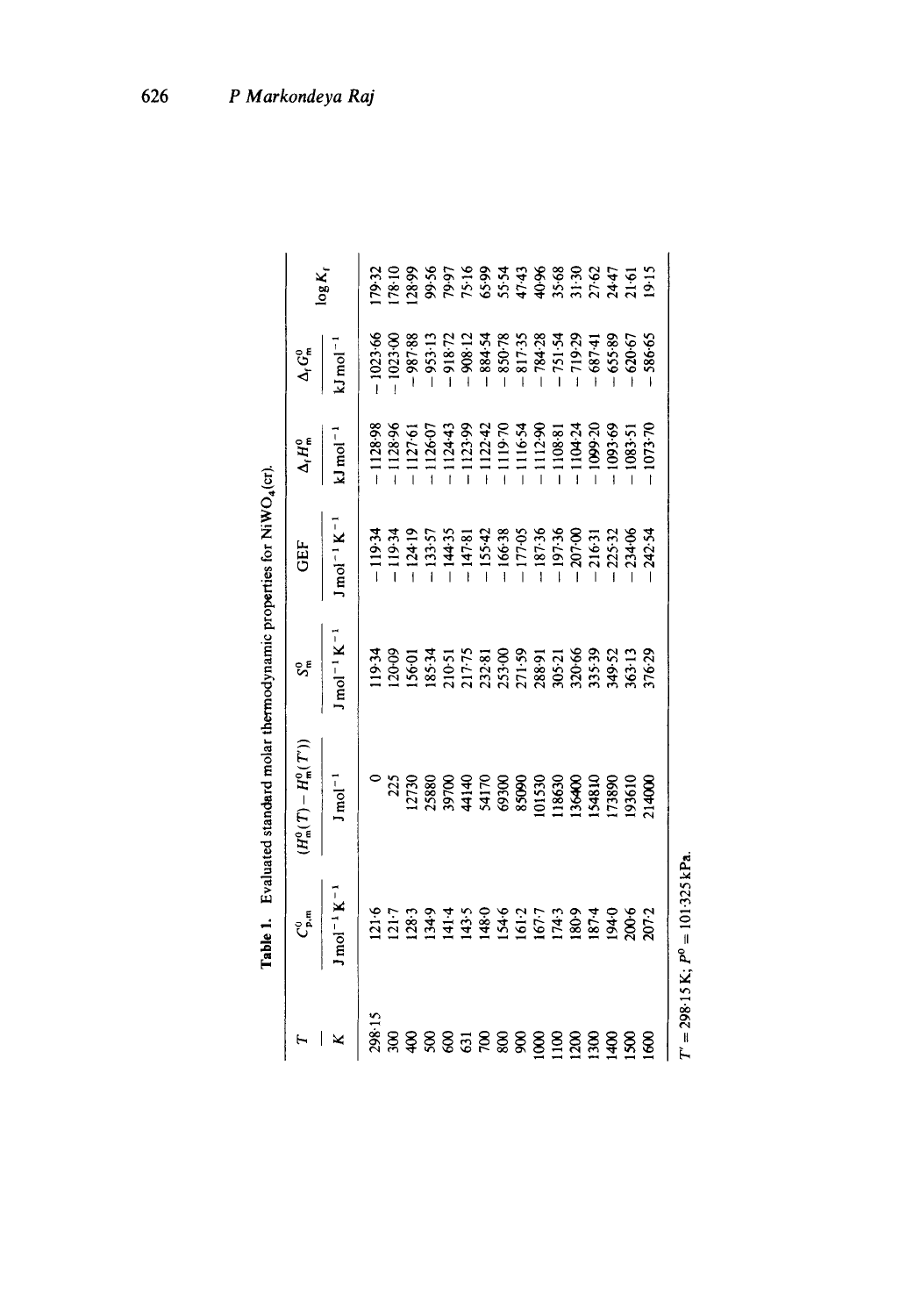The Gibbs energy function, defined as,

$$
GEF = -S_m^0 + \frac{H_m^0(T) - H_m^0(298.15 \text{ K})}{T},\tag{7}
$$

and calculated as a function of temperature, is summarized in table 1.

#### 2.3 *"Third-law' analysis of the hiyh temperature free energy data*

The corrected expression (5) for the energy of formation of  $NiWO_4$  calculated from the e.m.f, measurements of Aune *et al* (1994), is significantly different from that given by Rezukhina and Kashina (1974):

$$
\Delta_4 G_{\rm m}^0 = -1108.51 + 0.302(T/K) \,\text{kJ/mol},\tag{8}
$$

in the temperature range  $1150 K$  to 1350 K, and that given by Jacob (1977):

$$
\Delta_4 G_{\rm m}^0 = -1104.7 + 0.323(T/K) \, \text{kJ/mol},\tag{9}
$$

in the temperature range 1025 K to 1300 K. The galvanic cell employed by Jacob (1977) was identical to that used by Aune *et al* (1994). The e.m.f.s obtained by Aune *et al* (1994) are significantly lower than that registered by Jacob (1977). At a temperature of 1200 K, the difference is 25 mV. Rezukhina and Kashina (1974) did their studies on the cell,

$$
Fe_{0.947}O, Fe|(ZrO_2)_{0.85} (CaO)_{0.15} | NiWO_4, WO_2(s), (Ni-W)_{soln}
$$

In the temperature range 1170 K to 1243 K, the alloy in equilibrium with  $NiWO<sub>4</sub>$  and  $WO<sub>2</sub>$  was assumed to have the composition Ni<sub>4</sub>W. From 1243 K to 1346 K, composition in the alloy was considered as  $Ni<sub>0.83</sub>W<sub>0.17</sub>$ . There are important differences among the three high temperature studies in the composition of the tungsten oxide phase in equilibrium with  $NiWO<sub>4</sub>$  and Ni-rich alloy. Rezukhina and Kashina (1974) identify  $WO<sub>2</sub>$  as the oxide phase in equilibrium in the entire range of temperatures covered in their study. Jacob (1977) identified the phase as  $WO_{2.72}$  by X-ray diffraction. Aune *et al* (1994) suggest  $WO_{2.72}$  as oxide phase in equilibrium above 1167K and  $WO_{2.9}$  at lower temperatures. The inference regarding the change in oxide composition was based on the observed change in the slope of e.m.f. as a function of temperature. They could not get unambiguous X-ray evidence for the change in the composition of the oxide phase. Careful phase diagram studies are required to solve this discrepancy.

Measurements on metastable equilibria can also be used to derive thermodynamic information on one of the phases involved (Jacob and Srikanth 1988). E.m.f. studies of ternary oxides at moderate temperatures can sometime yield the correct values even when they are mixed with other phases not in true thermodynamic equilibrium. Therefore, it is prudent to consider all the e.m.f. studies on  $NiWO<sub>4</sub>$  for the 'third-law' analysis.

The validity of the expressions for the free energy of formation of  $NiWO<sub>4</sub>$  can be checked by the 'third-law' analysis. The standard enthalpy of formation,  $\Delta_f H_{\text{m}}^0$ (NiWO<sub>4</sub>, cr, 298.15 K) can be calculated from each value of  $\Delta_f G_m^0(NiWO_4, cr)$  at temperature  $T$  and the Gibbs energy function (GEF), for the reaction (4):

$$
\Delta_{\mathbf{f}} H_{\mathbf{m}}^0(298.15 \, \mathbf{K}) = -T\Delta(\mathbf{GEF}) + \Delta_{\mathbf{f}} G_{\mathbf{m}}^0(T). \tag{10}
$$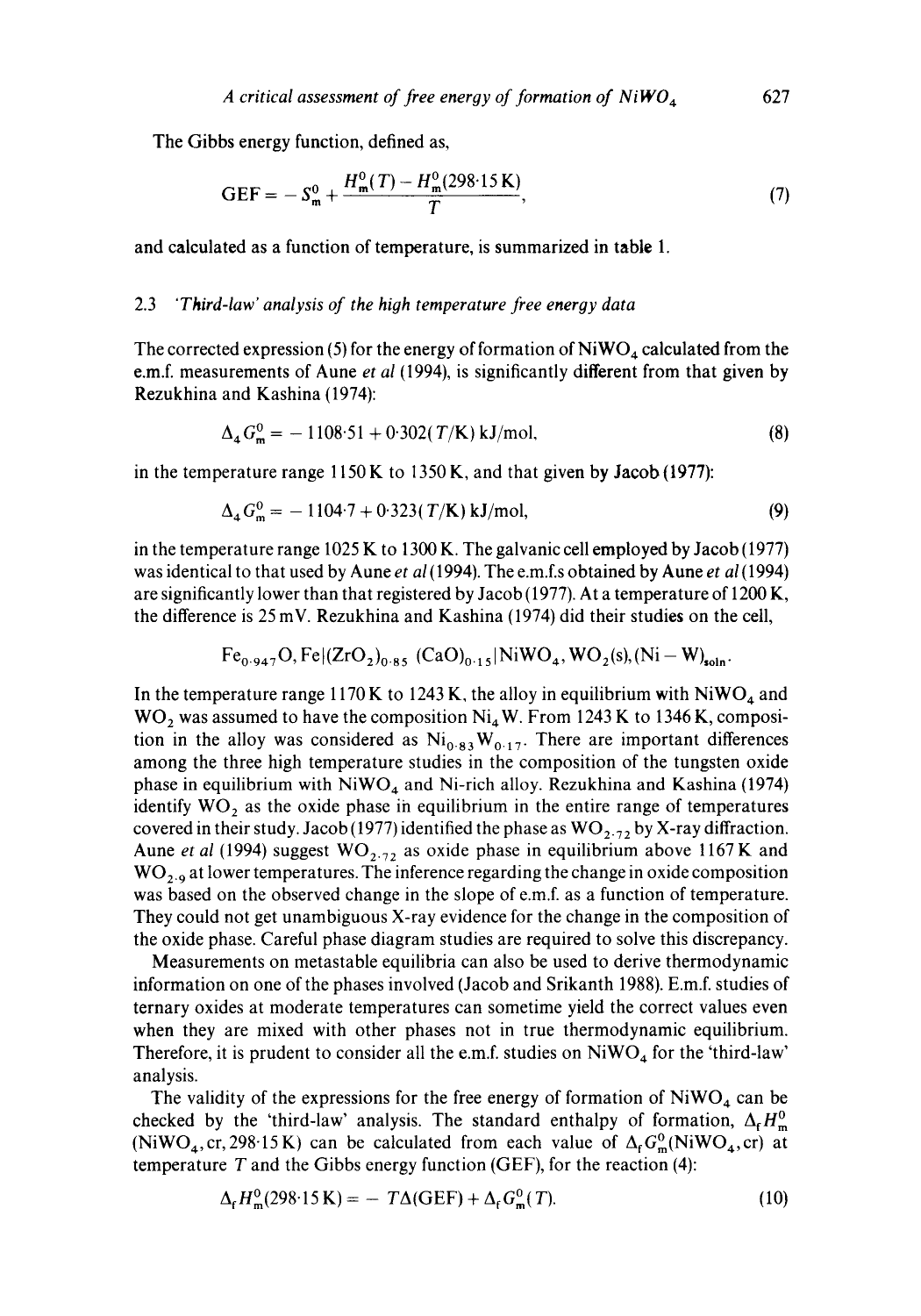

Figure 2. Comparison of standard molar enthalpy of formation of NiWO<sub>4</sub> at 298.15 K. Results of 'third-law' analysis: **II**, Rezukhina and Kashina (1974);  $\bullet$ , Jacob (1977); A, Aune *et al* (1994). Calorimetric data: (1) Porshina and Rezukhina (1960), (2) Navrotsky and Kleppa (1969), (3) Amosse and Mathieu (1974). Data from compilations: (4) Mah and Pankratz (1976), (5) Knacke *et al* (1991). The value selected in this evaluation isindicated by line 6.

The values of GEF for Ni, W and  $O_2$  are taken from the compilations by Pankratz (1982) and GEF for  $NiWO<sub>4</sub>$  evaluated in this work is used. The values for  $\Delta_f H_m^0(NiWO_4, cr, 298.15 K)$ , evaluated from the free energy data at 1100, 1200 and 1300 K are compared with the calorimetric data in figure 2.

It can be seen that the values of  $\Delta_f H_m^0(NiWO_4, cr, 298.15 K)$  obtained from the 'third-law' analysis of the free energy data of Jacob (1977) are relatively constant and in fair agreement with calorimetric values reported in the literature. The free energies of formation of NiWO 4 given by Aune *et al* (1994) and Rezukhina and Kashina (1974) are not consistent with the calorimetric data. Moreover, the analysis of these results show a small but significant systematic drift in the enthalpy of formation. This may be indicative of small temperature dependent errors in their measurements.

#### 2.4 *Evaluation of enthalpy and free energy of formation of NiWO 4*

Since the calorimetric data and free energy measurements of Jacob (1977) are reasonably concordant, an average value for the  $\Delta_f H_m^0(NiWO_4, cr, 298.15 K)$  =  $(-1126.97 \pm 4)$ kJ mol<sup>-1</sup> may be selected. The free energy of formation can be calculated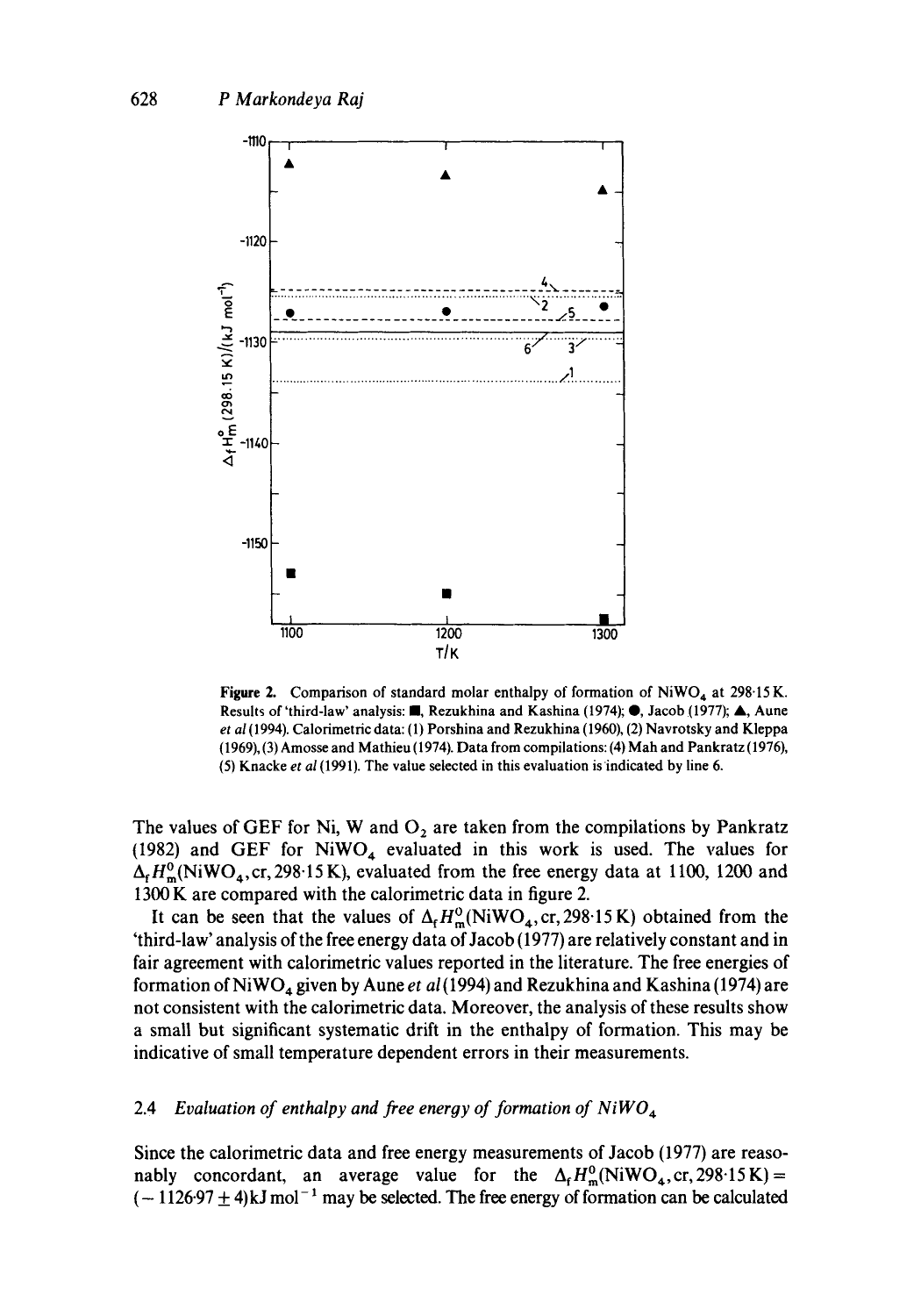

Figure 3. Temperature dependence of the standard molar Gibbs free energy of formation of NiWO<sub>4</sub>. Data from measurements: (1) Rezukhina and Kashina (1974), (2) Jacob (1977), (3) Aune *et al* (1994). Data from compilations: (4) Knacke *et al* (1991), (5) Mah and Pankratz 11976). The results of this evaluation are shown by line 6.

at regular intervals of temperature based on the  $\Delta_f G_m^0(NiWO_4, cr, 298.15 K)$  and other thermal functions based on calorimetric data. The computed values for  $\Delta_f G_m^0(NiWO_4, cr)$  are also given in table 1.

The standard free energy of formation from different studies and compilations are compared with the data selected in this study, in figure 3. The selected data set is in reasonable accord with the values suggested by Jacob (1977) based on the e.m.f. measurements and earlier compilations of Mah and Pankratz (1976) and Knacke *et al* (1991). The uncertainty in the free energy of formation evaluated in this study is  $(\pm 4)$ kJ mol<sup>-1</sup>. The free energy data of Rezukhina and Kashina (1974) are significantly more negative. The values of free energy of formation of  $NiWO<sub>4</sub>$  suggested recently by Aune *et al* (1994) are on the average more positive than the selected data by  $\sim$  20 kJ mol<sup>-1</sup>.

Aune *et al* (1994) calculated the phase diagram for the system (Ni-W-O) based on their data on the free energy of formation of  $NiWO<sub>4</sub>$ . The topology of the computed